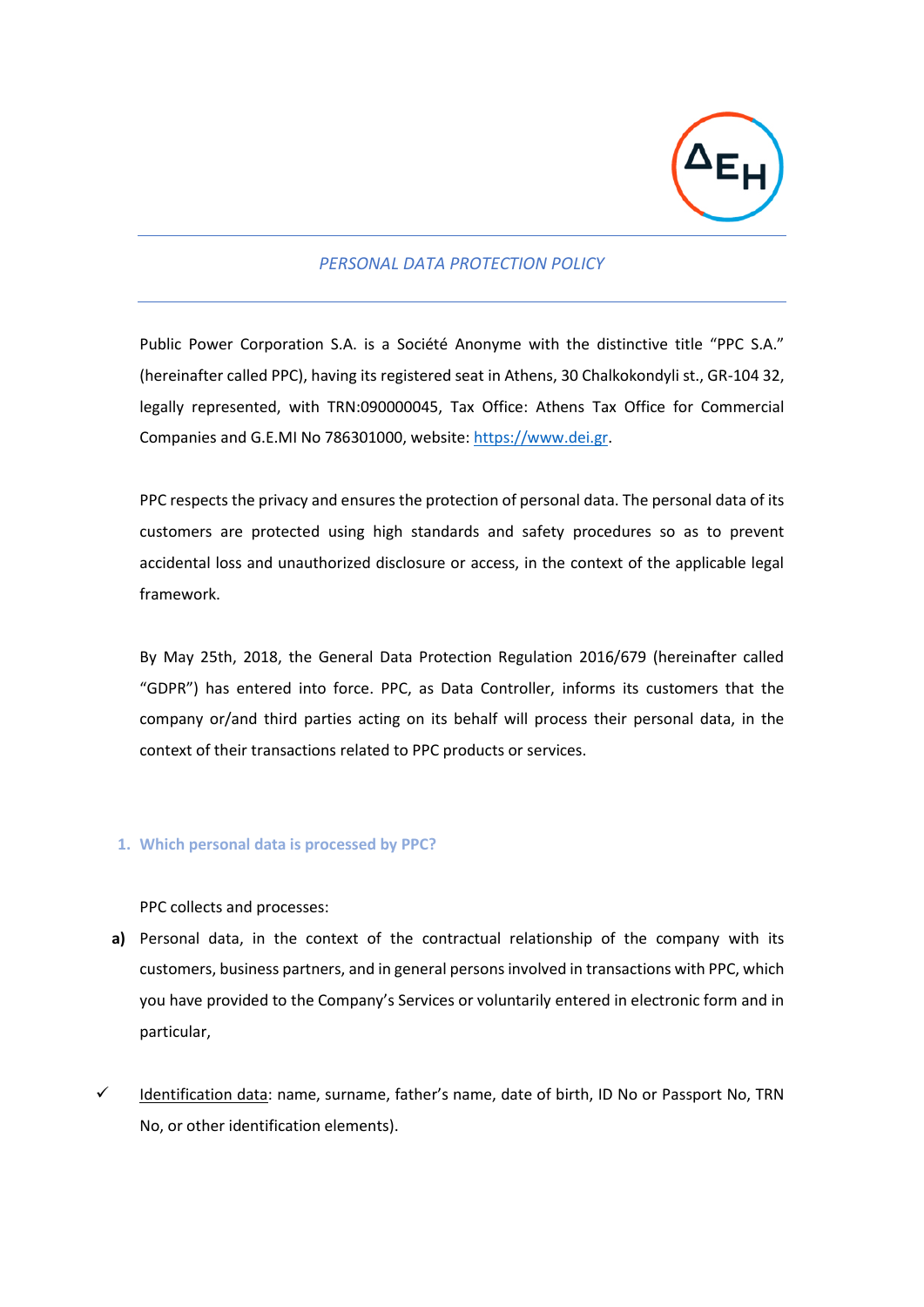- $\checkmark$  Contact data: postal address, e-mail address, mobile number or other telephone numbers, social media, etc.
- $\checkmark$  Data concerning the relation with the supplied property or other facility/equipment to which power or services is/are supplied: owner, tenant, user etc.
- $\checkmark$  Data concerning the health of the customer or/and his dependent family members: category of vulnerable customers, Social Residential Tariff.

**b)** Personal data that are automatically collected upon your approval when you browse, IP address, type of device, web browser, web page redirection, web pages visited by you, date and time of visit. For further information, you may see th[e Cookie Policy.](https://www.dei.gr/en/cookie-policy/)

**c)** Personal data that you provide on a voluntary basis when participating in surveys and contests or when entering your data to a contact form or chatbox of PPC (software interactive robot).

**d)** Personal data that you provide on a voluntary basis to third-party sources (e.g. social media, internet search engines) by consenting to their transfer to companies interested in advertising and promoting products, such as PPC, in accordance with the terms provided for each time.

*It is noted that customers are obliged to promptly inform PPC about any change in their above personal details.*

# **2. Legal grounds on processing personal data**

Unless otherwise stipulated at the time of personal data collection, the legal grounds on processing are the following:

**a)** your consent for the processing of personal data (Article 6 (1) (a) of the GDPR), as provided for/requested each time.

PPC collects and processes your personal data with your consent and provided that you have been previously informed through the present policy about the type of data, the purpose, the extent of processing, and the recipients of the data. Your consent may be withdrawn at any time.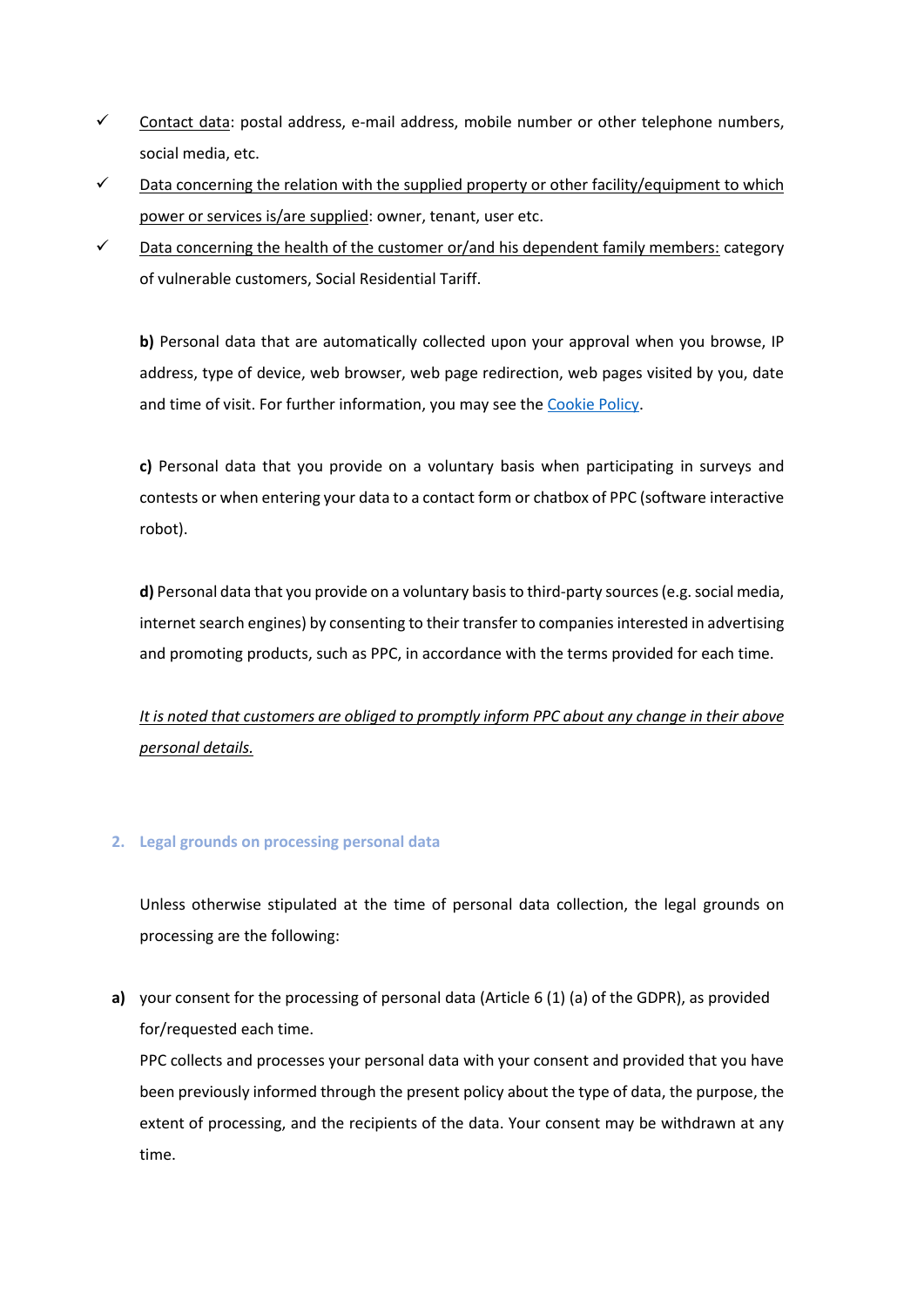**b)** processing is necessary for the fulfillment of our contractual relationship with you (Article 6 (1) (b) of the GDPR),

PPC processes your personal data in the context of the performance of your contract or when entering a new contract with you, as well as to take action to respond to your requests. This processing enables us to call you and send you text messages aimed at informing you, resolving problems, and improving our services always for your own benefit.

- **c)** processing is necessary for compliance reasons with the legal obligation of the company (tax, insurance, accounting requirements under the law, etc. (Article 6 (1)) PPC may process your personal data in order to comply with its mandatory legal obligations, including, for example, accounting and tax requirements, which are implemented on the basis of its internal policies and procedures.
- **d)** processing is necessary for the purposes of the legitimate interests pursued by the company (Article 6 (1) or (f) of the GDPR).

In the context of supporting PPC's legitimate business interests, we process personal data to prevent fraud, maintain the security of our network and services, and improve them.

Finally, when you visit PPC's facilities and Stores, we collect CCTV data for the safety of **persons and goods** in line with the provisions of the GDPR and the Guidelines issued by the Data Protection Authority.

## **3. Purposes of Processing**

PPC collects and processes personal data for the following purposes:

- ❖ **Conclusion and performance of Contract between PPC-Customer or PPC-Partner** for products and services offered
- ❖ **Processing and handling of requests** concerning available products and services
- ❖ **Electronic payment option**, via the company's website or payment service providers, and electronic management of your bill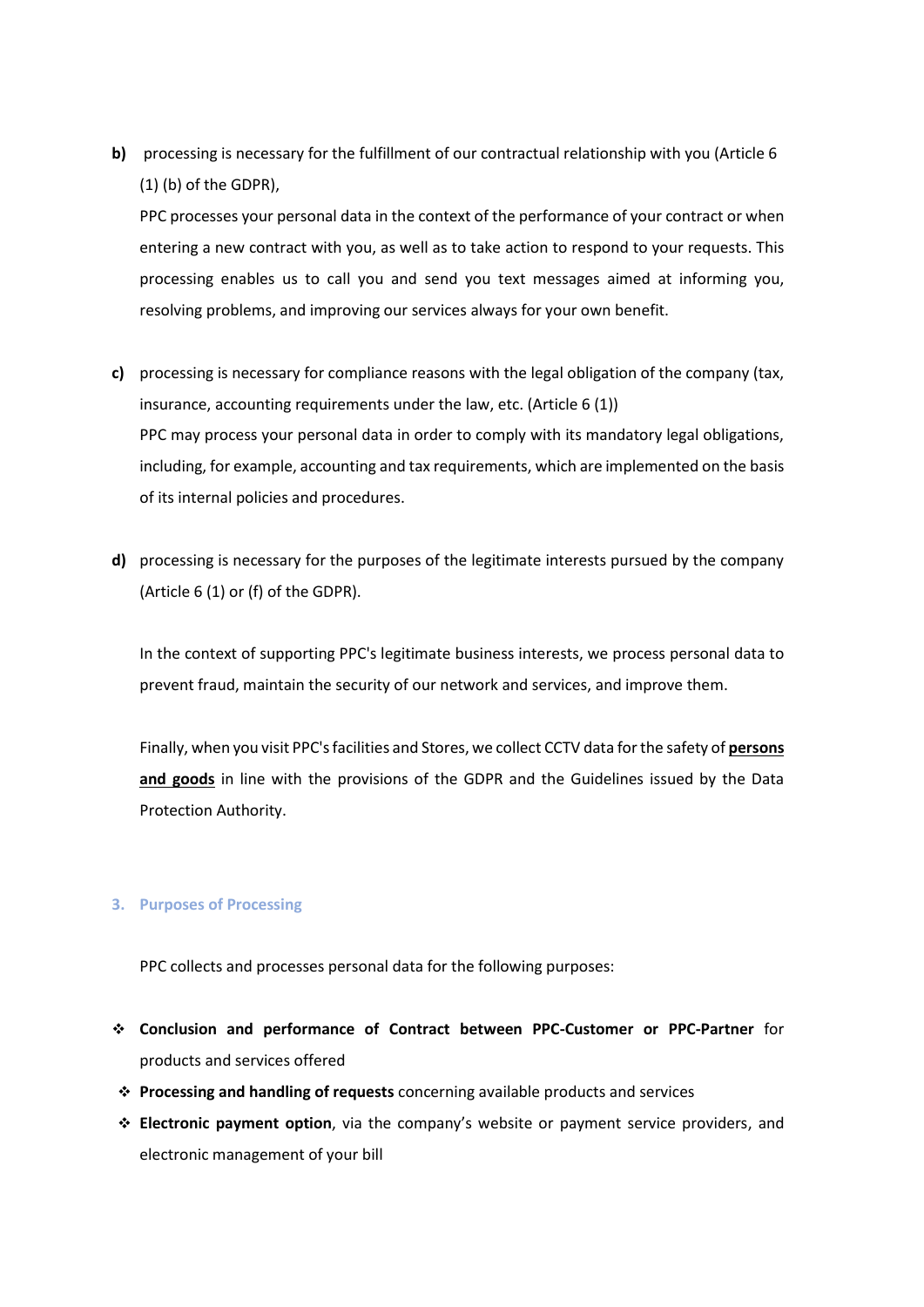- ❖ **Updates on new PPC products and services,** the conduct of customer satisfaction surveys, advertising campaigns, energy analysis, and market layering, or other promotional activities or events
- ❖ **Participation of customers in contests and other activities organized by PPC**
- ❖ **Compliance of the company with the obligations deriving from the law** (tax, insurance, accounting obligations, etc.)
- ❖ **Establishment, exercise, or defense of any kind of legal claims of the company,** directly or through its external legal associates
- ❖ **Performance of a task carried out in the public interest**
- ❖ **Profiling** for optimal response to your needs and personalization of our updates and proposals based on your preferences, as well as for the provision of energy-saving pieces of advice, etc. Your profile is created by analyzing information on your browsing, search patterns, and interactions with our company. You interact with our company when you apply for our products or services, you visit one of our websites, you subscribe to our publications, you participate in a contest, promotion or survey, or you send us an email.

#### **4. To whom do we share your data?**

Access to the personal data of PPC customers is granted to PPC employees, who are responsible for the management of contracts, as well as for the handling of requests, comments, complaints, submitted either in hard copy or digital format.

The Company does not transfer or disclose your personal data to third parties unless it concerns:

**a) Businesses (within the EU or the European Economic Area**) to which PPC has entrusted, in whole or in part, the execution of your personal data processing on its behalf and which provide adequate safeguards based on their published privacy policies and/or explicitly abide by confidentiality either (a) in the context of a contractual relationship which defines the subject matter, purpose, duration of the processing, the type of personal data they process and the rights of the company, or (b) under a regulatory obligation of confidentiality, including, but not limited to: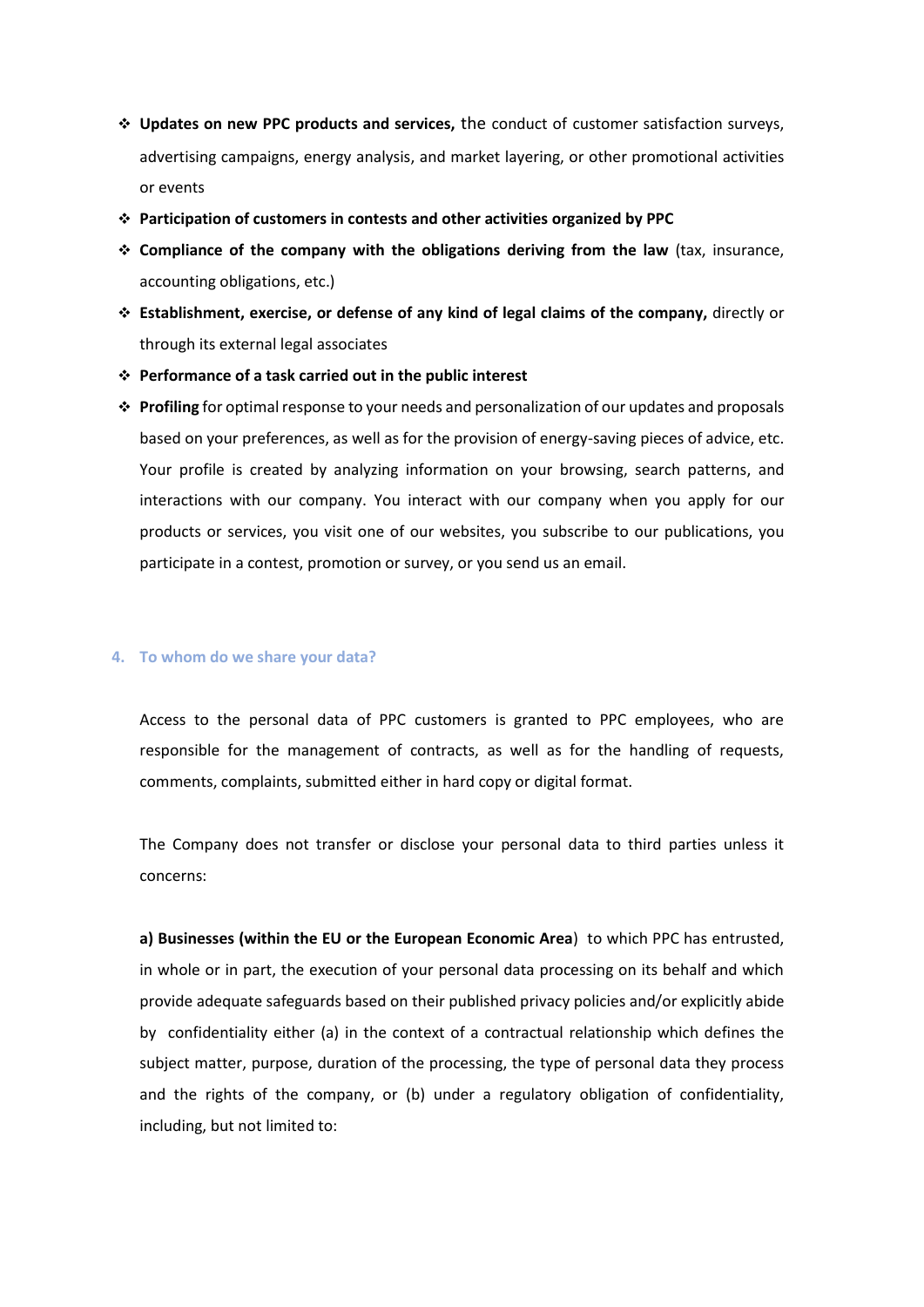- Financial Institutions, legally licensed Payment Institutions, and Electronic Money Institutions and Payment Service Providers (e.g. DIAS) for the purposes of electronic payment of electricity bills or other services provided by PPC.
- Companies providing invoice printing and mailing services and in general contract performance support services.
- Advertising, market research, and promotion companies for PPC products and services via phone calls, emails, SMS, and any other legal and appropriate means of multimedia communication
- Companies to which PPC outsources services, such as telephone or electronic customer support, customer satisfaction surveys
- Associated lawyers, law firms, bailiffs, and notaries managing and handling legal claims in case of non-performance of your obligations under the contract
- Debtor notification companies under Law 3758/2009, as in force each time, which are registered with the relevant register, aiming at further informing you, as debtor, and negotiating with you about the time, mode, and other terms of repayment of your overdue debt
- Companies providing physical records' digitalization and management (storage, destruction) services
- Companies providing innovative solutions, development services, maintenance services, IT applications customization, e-mail services, social media or search engines, and web hosting services, including cloud services
- Companies within PPC Group, subsidiaries of PPC, as well as HEDNO.

**b) Alternative Suppliers**: in accordance with the provisions of the Electricity Supply Code, when switching Supplier, in case of overdue debts with another Supplier.

**c) Judicial Authorities and Public Authorities or Bodies**: in the context of the exercise of official duty, tax authorities, supervisory bodies, mediation bodies.

**d) Companies outside the EU:** PPC or its authorized partners may transfer part of the personal data collected and processed to Processors in third countries outside the European Union. In this case, PPC will ensure appropriate guarantees and all safeguards for the processing of personal data outside the European Union, and will fully notify the Hellenic Data Protection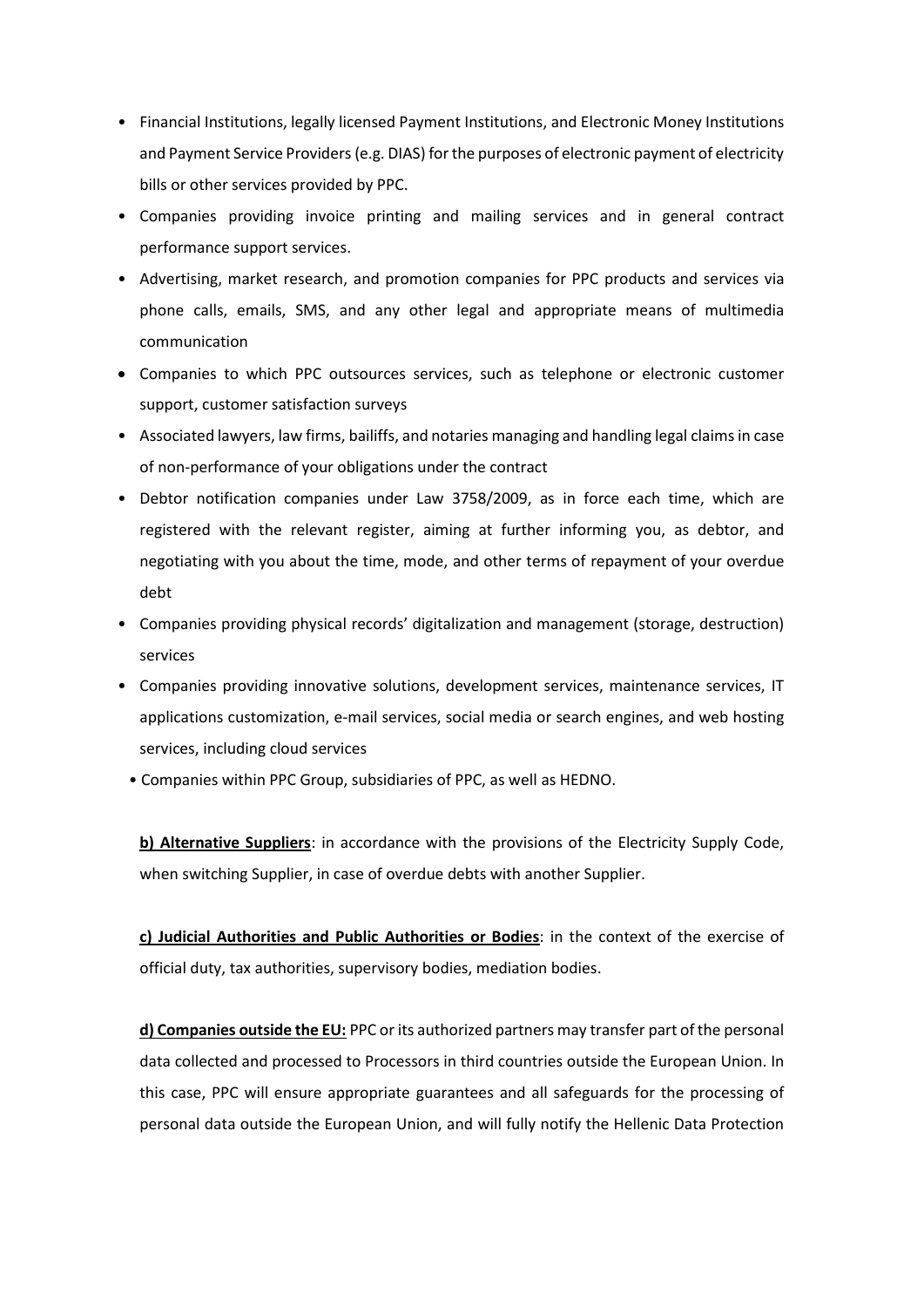Authority, if required, in full compliance with the relevant regulatory provisions of the GDPR and the applicable legislation in general.

### **5. How long will we keep your personal data?**

PPC will keep all the above data, in accordance with the current institutional framework and in particular pursuant to Law 1040/1980 (National Official Gazette Volume A', issue 76 / 3.4.1980), which is valid and applicable specifically for PPC.

## **6. How do we protect your personal data?**

PPC makes use of technical, physical, and organizational security measures with a view to ensuring the integrity and confidentiality of personal data. Moreover, PPC implements data protection security technologies to prevent unauthorized access, improper use, alteration, unlawful or accidental destruction, accidental loss and continues to strengthen its security procedures, including, inter alia, as per case:

a) the pseudonymization and encryption of personal data;

b) the ability to ensure the confidentiality, integrity, availability, and reliability of processing systems and services on a continuous basis;

c) the ability to restore the availability and access to personal data in a timely manner in the event of a physical or technical incident;

d) a procedure for regularly testing, assessing, and evaluating the effectiveness of technical and organizational measures that ensure the security of processing.

### **7. How do we ensure that Processors respect your data?**

The Company has lawfully ensured that processors carrying out processing on its behalf meet the requirements and provide sufficient guarantees for the implementation of the appropriate technical and organizational measures, in such a manner that processing will ensure the protection of your rights.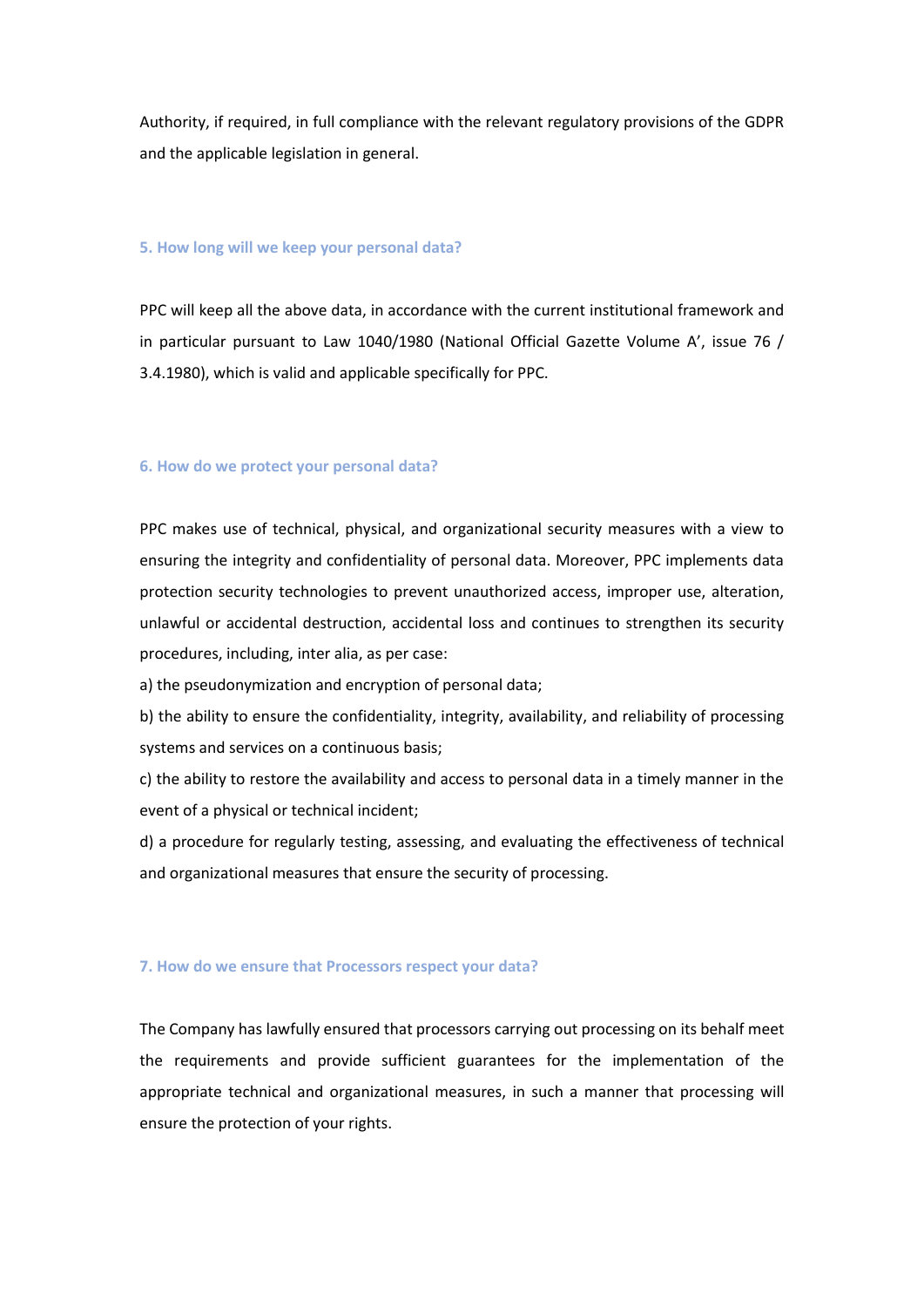In particular, the Processors provide to part of their personnel access to the personal data subject to processing only to the extent that this is absolutely necessary for the execution, management, and monitoring of the Main Contract. They ensure that access to the data is strictly limited to a number of authorized persons who are absolutely necessary for the purposes and execution of the Main/body of the Contract. They ensure that the persons authorized to process the personal data have committed themselves to confidentiality or are under an appropriate statutory obligation of confidentiality and in particular that:

- they provide adequate guarantees in terms of technical knowledge and personal integrity to maintain confidentiality,

- they are under the direct supervision of the Processor and comply with the appropriate protection measures,

- they have been informed and have committed themselves in advance to the confidentiality of the data,

- they have been informed of and follow the instructions of the Processor regarding the processing of the data and will be informed of any new instructions that the Controller will address to the Processor,

- they have been informed of and comply with the applicable laws and regulatory provisions for data protection,

- they have been informed that any breach of their obligations may give rise to personal liability (civil and criminal).

### **8. What are your rights?**

We inform you that, according to the current legislation, you have and can exercise the following rights:

• **The right to be informed and access your data**: you have more detailed and clearer information during the collection of your data on their processing and your right to access your data

• **The right to rectification**: you can rectify inaccurate data, as well as fill in incomplete data that concerns you

• **The right to restriction of processing**: PPC guarantees that it restricts processing, under specific conditions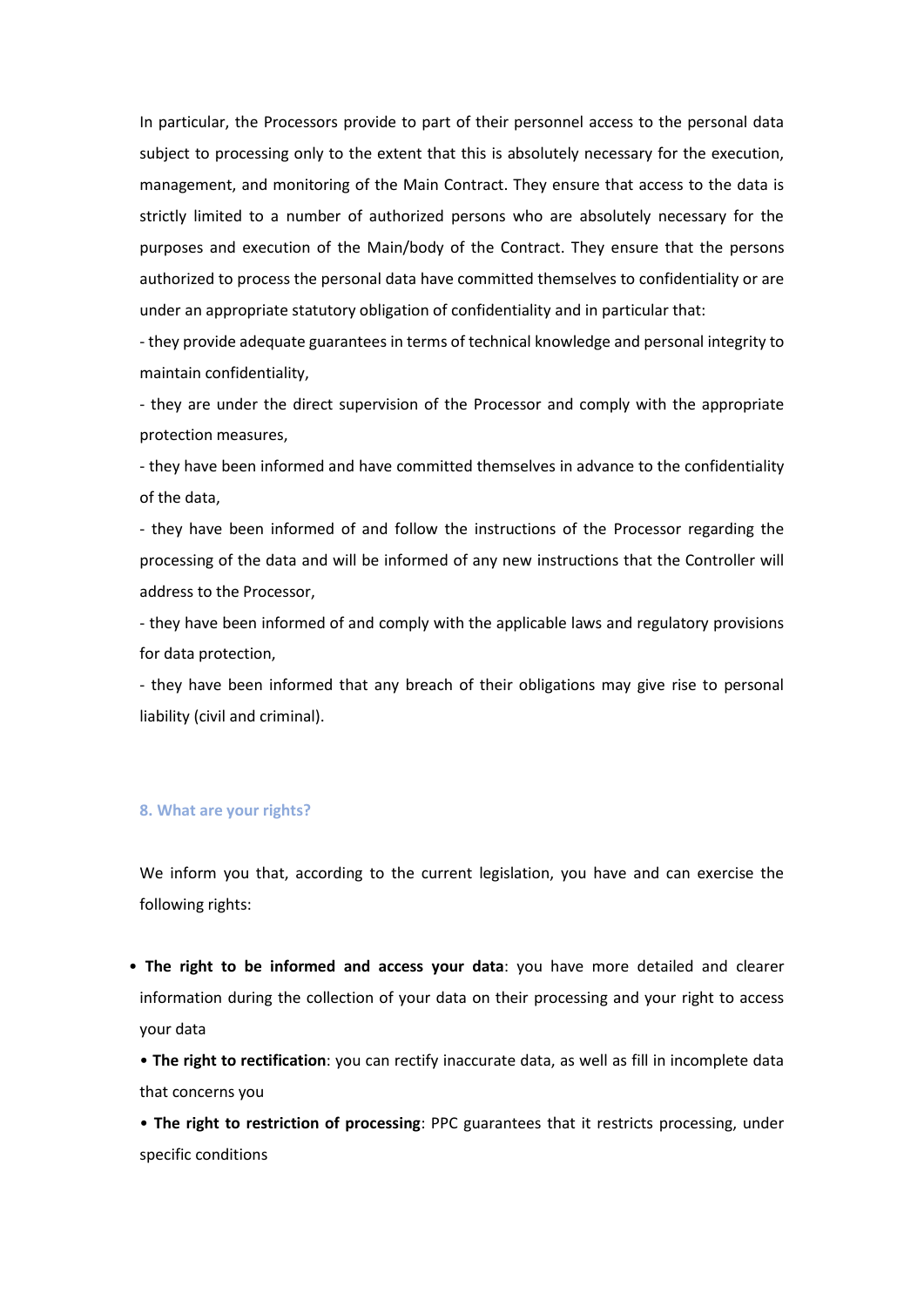• **The right to object to processing**: you can refuse and object to any further processing of your personal data

• **The right to erasure**: you can request the erasure of your data, provided that it is not held for a specific legitimate and stated purpose

• **The right to data portability**: you can ask PPC to send and/or transfer personal data to another Processor, under specific conditions.

The exercise of one of your above rights shall be carried out upon submission of your relevant request in writing to our company (see the relevant [form for the exercise of data subject's](https://www.dei.gr/media/q2knvmgx/entupo-askhshs-dikaiomaton-deh-26112021-en.pdf)  [rights\)](https://www.dei.gr/media/q2knvmgx/entupo-askhshs-dikaiomaton-deh-26112021-en.pdf) at the e-mail address[: customercare@dei.gr,](mailto:customercare@dei.gr) to which we undertake to respond within one ( 1) month after its receipt. It is noted that this deadline may be extended for two (2) additional months depending on the complexity of your request and the number of requests received in general. Moreover, you may submit your request in any PPC Store.

Furthermore, PPC undertakes to inform you, without undue delay, and in any case within 72 hours, of any breach of your personal data, which is likely to result in a high risk to your rights and freedoms and provided that this breach does not fall within one of the exceptions expressly stipulated by law. In any case, if you become aware of a data breach, you have the right to have recourse to the Hellenic Data Protection Authority (1-3 Kifissias Ave., GR-115 23 Athens, tel. +30 210 6475600, e-mail address[: contact@dpa.gr\)](mailto:contact@dpa.gr).

PPC fully cooperates with the HDPA on all issues pertaining to personal data, in order to ensure the highest possible level of protection and to assist in suppressing or otherwise addressing cases of data breaches or unauthorized data processing.

#### **9. Who can you contact for any queries/issues?**

For any clarifications or information regarding the collection and processing of your personal data by PPC, you may contact the Office of the Data Protection Officer of PPC at: [dpo.office@dei.gr](mailto:dpo.office@dei.gr)

*PPC reserves the right to review/update the present document and the general framework for processing personal data, in compliance with any amendments to the applicable*